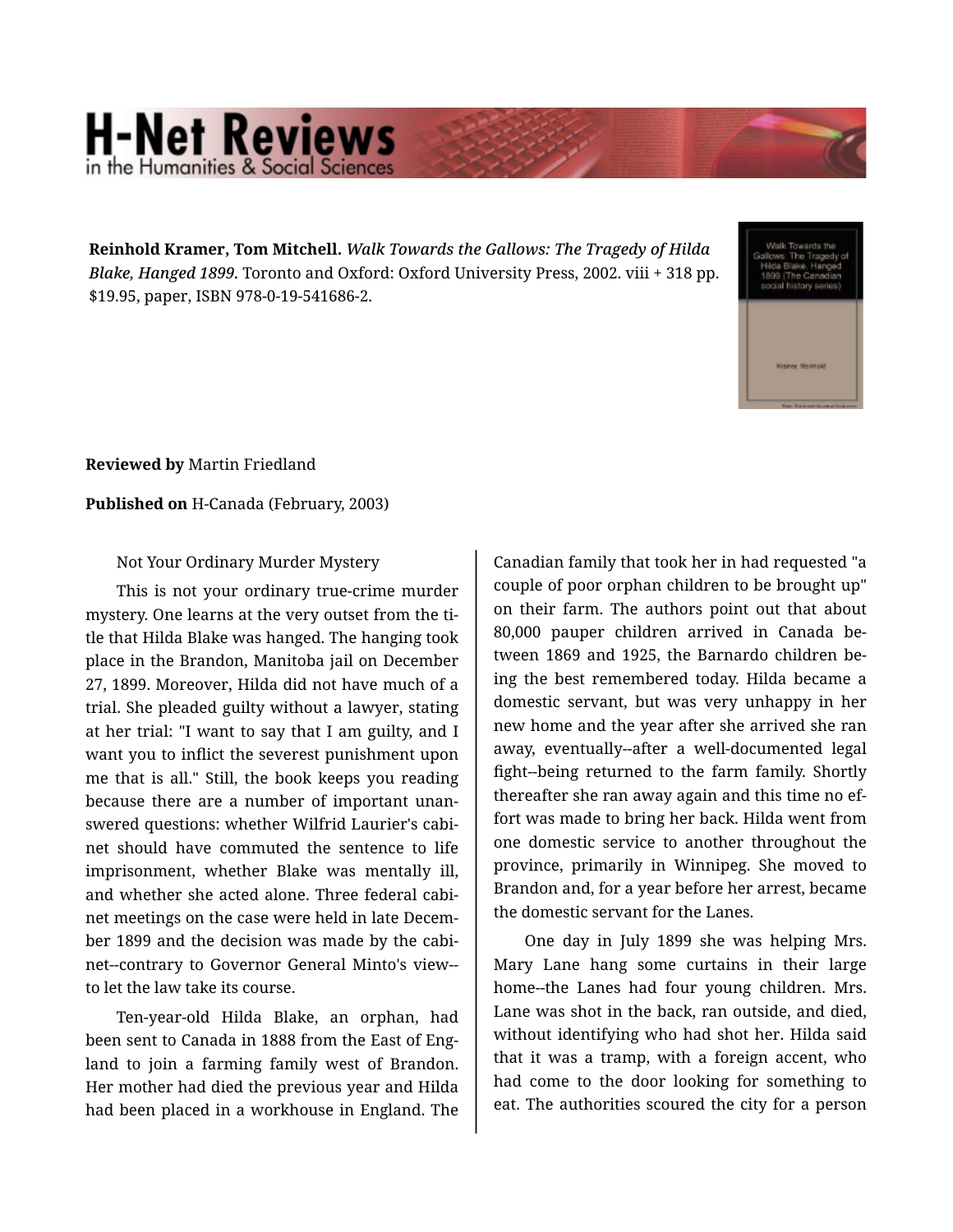who matched Hilda's description. The police chief had doubts about her evidence and within a mat‐ ter of days she had given a confession, saying that she had purchased the gun in Winnipeg.

What was the motive? Hilda told the police that she had shot Mrs. Lane in a sudden and over‐ whelming fit of jealousy. Rumors circulated that Mr. Robert Lane, a handsome 36-year-old busi‐ nessman, was having an affair with Hilda. This was never mentioned at the trial because there was no trial. The trial judge, A. C. Killam (later a member of the Supreme Court of Canada), arranged for Hilda to meet with a lawyer, but after a fifteen-minute discussion the lawyer concluded that Hilda had no interest in a defence. No evi‐ dence was presented and the judge found her guilty, sentencing her to be hanged.

Few women were convicted of murder in Canada. Between 1867 and 1899, of the 274 indi‐ viduals convicted of murder, only 13 were wom‐ en. Half of the twelve cases excluding Blake's were love triangles. Of those women convicted, most had their sentences commuted. Between 1873 and 1922 only two women were executed in Canada: Blake and, earlier the same year, Cordelia Viau. Homicides were rare in Brandon. Before Mary Lane's murder, only two residents of the city had been shot to death and only one of these was a homicide.

Petitions were sent to Ottawa to commute the sentence to life imprisonment. The principal ob‐ jection was that Hilda was "morally insane" and should not be hanged. There was other evidence before the cabinet suggesting that Robert Lane had been behind the event. Hilda would say little about her relationship with Lane. The most she would say publicly came through a poem that was published in mid-December 1899, after the trial, entitled "My Downfall," which included suggestive verses such as:

"But one day the devil, in the form of a man,/ Came smiling towards me; said he 'You can/ Know more, if you'll take them,/ Of joy and pleasures,' I

heard him say,/ 'Than e'er you have dreamed of; I'll show you the way.'"

*The Globe* perhaps went the furthest, stating on December 18, 1899, that "a certain man who wronged her promised to marry her if she mur‐ dered her mistress, Mrs. Lane." The newspapers, however, were careful not to implicate Robert Lane, obviously fearing a libel suit.

Many prominent citizens, including the crown attorney who obtained the conviction, sought a delay of execution. Moreover, the Attorney General of Manitoba formally requested a de‐ lay. The cabinet, however, refused to delay the execution or to appoint a commission to enquire into Hilda's mental health.

The authors' chapter on Hilda's execution is outstanding. The newspapers covered the execu‐ tion in great detail and the reconstruction of what took place--what she wore, how she walked up the steps to the gallows, what executioner Radclive said--is more thrilling than one usually finds in an Oxford University Press book. One keeps hoping that she will say something crucial on the gallows. Even though we know she is hanged in 1899, I was hoping that the title was a trick by the authors and that she would be saved.

As some of the readers of this review may know, I have published three true-crime books covering much of the same time period as the Hil‐ da Blake case. In each case, the most dramatic as‐ pect of the case was the fight for a commutation. In *The Case of Valentine Shortis*, a Canadian case from 1895, the cabinet records were very rich and extensive. Unfortunately for Kramer and Mitchell, the capital case file on the Blake case was missing. It had been sent to the Governor General who ap‐ parently returned it to the secretary of the cabi‐ net, but it seems that it was never returned to the department of justice and so was not transferred to the archives.

Having looked at a number of capital-case files I am sure that if there had been a file in the Blake case we would have learned a great deal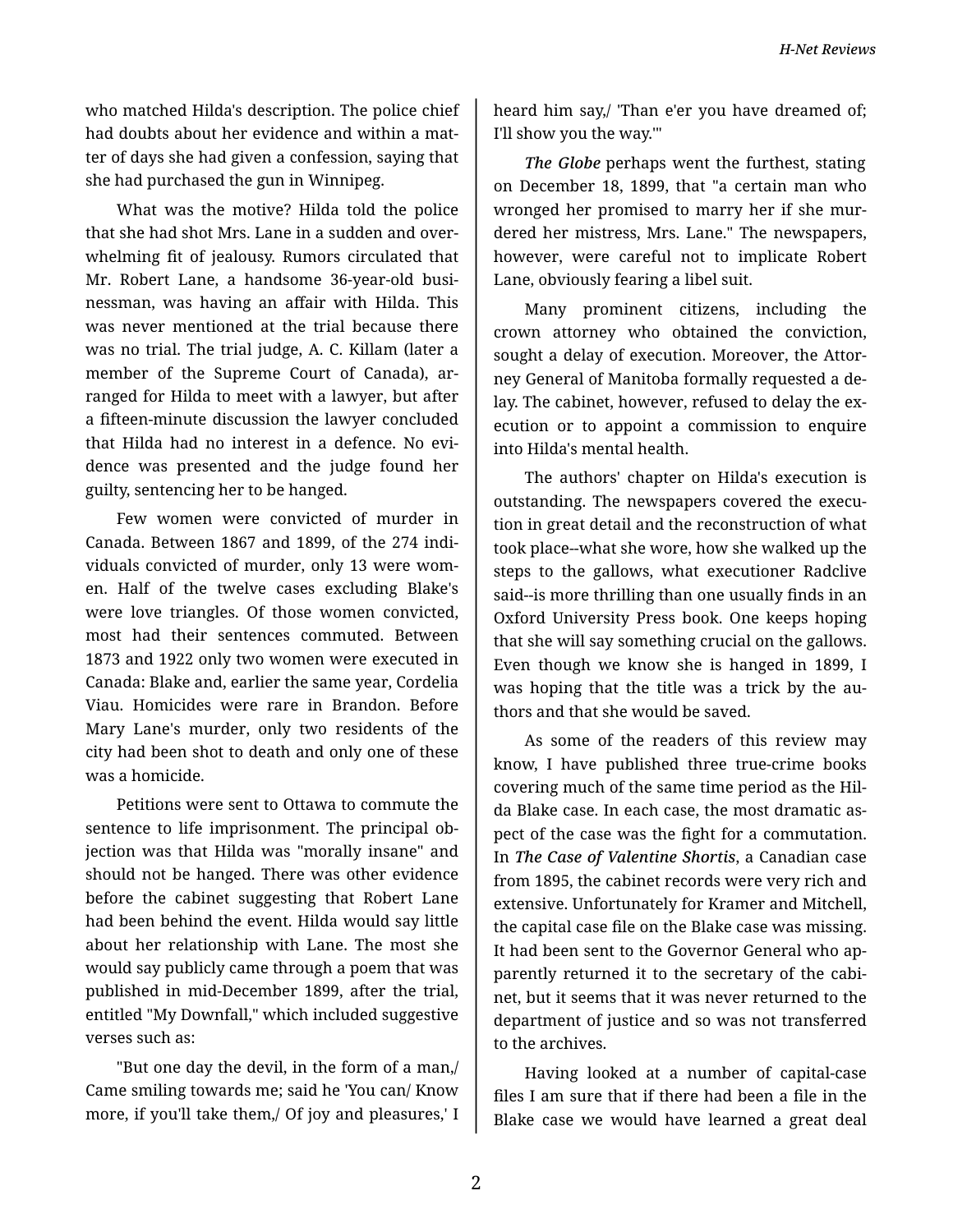more about the case than the authors were able to find. We would have had the trial judge's report, memos by officials in the department, detailed let‐ ters from persons in Brandon and elsewhere, and perhaps statements by psychiatrists. We might have known some of the arguments that were be‐ ing advanced in cabinet. It could not have been a simple decision because they dealt with the matter at three cabinet meetings. We might have had letters and other evidence of the political consid‐ erations that led to a decision not to delay the exe‐ cution. I would be surprised if they did not dis‐ cuss the commutation in the Shortis case in 1895 which helped bring about Laurier's victory in the 1896 election.

Kramer and Mitchell are therefore forced to speculate on what might have been argued. They do a good job, stating, for example, that "the fed‐ eral cabinet may also have allowed Blake's execu‐ tion to proceed so as not to expose [Clifford] Sifton [the minister from Manitoba responsible for im‐ migration] and the Liberals to political danger by rescuing someone who could at best be portrayed as a congenital deviant and at worst be associated ... with a too-permissive immigration system."

They would likely have had memos from de‐ partmental officials comparing this case to other cases, such as the Viau execution earlier that year and other cases where insanity was rejected as a ground for commutation. Laurier might have tak‐ en the position that Louis Riel was hanged, even though there was a recommendation of mercy, so how could they reprieve Blake when the evidence of insanity was less clear and there was no recom‐ mendation of mercy by the jury?

Although the first minister of justice in Lauri‐ er's cabinet, William Mulock, took a merciful ap‐ proach to capital cases, his successor David Mills took a hard line. In one case in 1898 the accused was hanged, even though the jury had recom‐ mended mercy and had signed a petition for com‐ mutation. In the three-year period between 1898 and 1900, as I point out in the Shortis book, twen‐

ty-three people in Canada were hanged--about two-thirds of the capital cases considered by the cabinet.

An important document that was in the cabi‐ net papers was one prepared by Hilda Blake for the cabinet. No copy of this document survives. In it, according to documents in the papers of Minto and Mulock, she puts some of the blame on Robert Lane. It appears to have influenced Minto to favor a commutation. In a letter to Laurier he stated : "if her confession is accepted against her‐ self, that confession lays bare the most horrible story I have ever read against Lane.... The confes‐ sion tells the story of herself and Lane, and if it is true enough to condemn her it must be true enough to condemn him."

The absence of court records, without a trial, and cabinet records which have disappeared, may have initially discouraged the authors. But what they lost in narrative, they made up for through a social history of a number of important areas. In‐ deed, if there had been a trial, their book might have been in the Osgoode Society's series on legal cases rather than Oxford's Canadian Social Histo‐ ry Series.

By focusing on a single case and drawing on other published and unpublished material they are able to shed light on a number of issues, such as the immigration of orphans, class structure in the west, the commercial and agricultural devel‐ opment in Manitoba, sexual relations at the turn of the century, and domestic service. They make important contributions in all these areas. Perhaps the most important analysis was that of the domestic servant. It is the major recurring theme in the book. The authors point out, for example, that 41 percent of the female workforce in 1891 worked as domestic servants. Interesting facts are sprinkled throughout the book. The rate of pay for domestic servants was low, with Hilda Blake mak‐ ing perhaps \$150.00 a year. It was the lowest-sta‐ tus occupation, apart from prostitution, in which women could work. Domestic servants were fre‐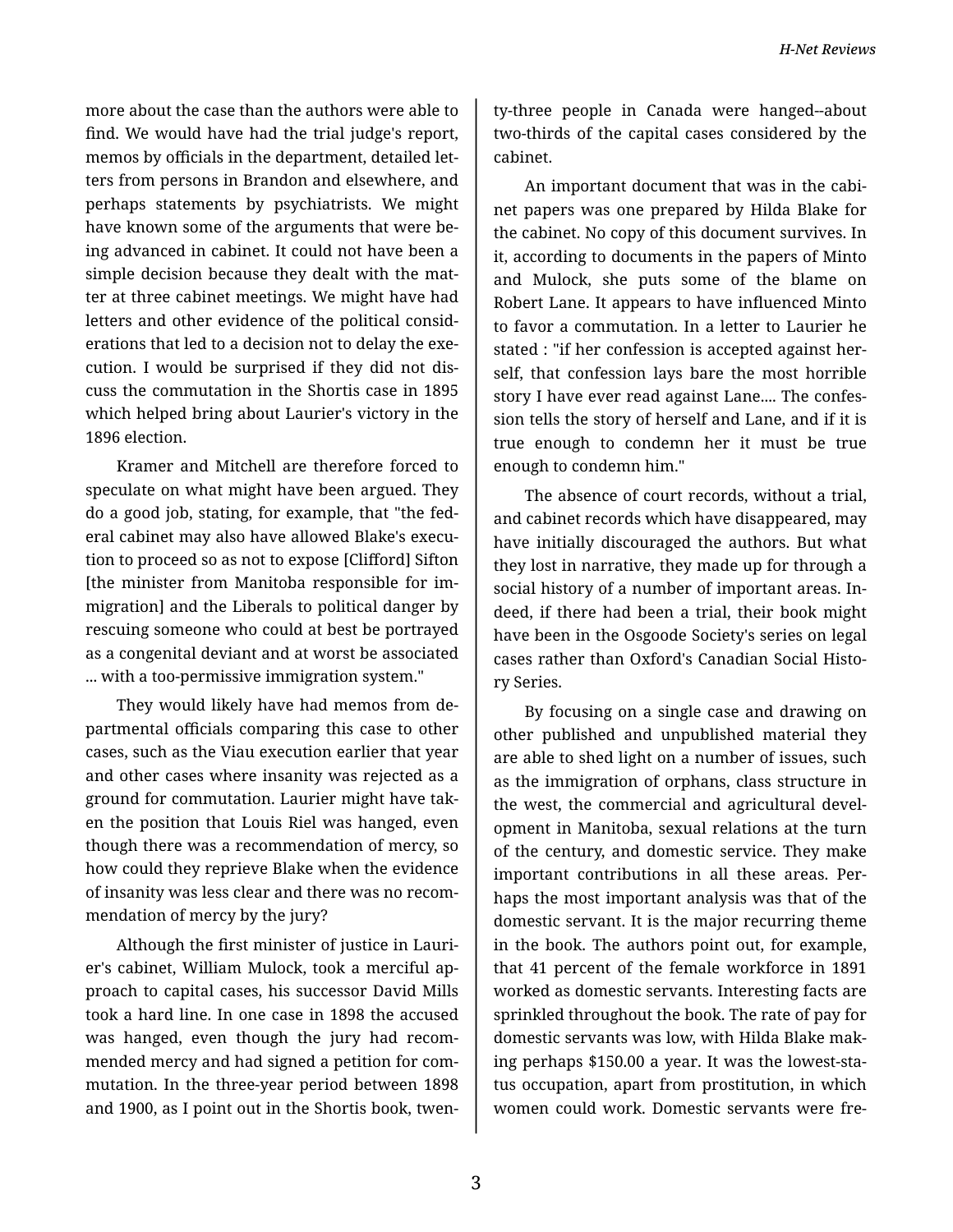quently taken advantage of sexually by their male employer or his sons, and domestic servants were among the most likely to become unwed mothers. In one study of a Montreal institution, about 50 percent of young women who came for help be‐ tween 1885 and 1900 were domestic servants. Ser‐ vants who attempted to bring charges were gen‐ erally unsuccessful. The authors cite Carolyn Strange who states that "from 1880 to 1930 not a single Toronto domestic who laid a complaint of indecent assault or rape against her master saw him punished." One of the issues then being de‐ bated before Parliament was whether domestic servants should be included in the protected classes of women. The minister of justice, Mills, agreed to delete "domestic servants" from the list which included factories, workshops, and stores, presumably because of the alleged danger of blackmail by servants. So, the book is a rich store‐ house of material on the domestic servant.

Another interesting theme is discussed throughout the book--Victorian literature and how it both reflects and influences behavior. It should be noted that Reinhold Kramer is in the English department at Brandon University, while his co-author Tom Mitchell teaches in the history department. Some of the major pieces of Victorian literature involve orphans--Charlotte Bront='s *Jane Eyre* and Charles Dickens's *Oliver Twist*, to give two examples. It appears reasonably clear to the authors that Hilda Blake had read *Jane Eyre*. The language in her poem "My Downfall" shows some similarities to the novel. Jane Eyre, "Victori‐ an England's most famous orphan," is able to rise above her class. The authors suggest that this is what Hilda Blake was trying to do. "Novels did not *cause* her to act in certain ways," they write, "but the *form* her actions took often depended on her reading." I leave the analysis of these themes to others more versed in Victorian literature.

Kramer and Mitchell have written an intelli‐ gent social, political, and cultural history of turnof-the-century Canada, wrapped in a mystery. I

would, however, have liked more. I would have liked the authors to go a bit further and tell us their real beliefs about what they think occurred. They certainly give indications of how they inter‐ pret the events. They are careful, however, not to go very far. Here are examples of caution: "In many cases and, so the evidence suggests, in Blake's case, the employer made the domestic his sexual partner"; and "the climax of her probable affair with Robert Lane." I would like to have learned what, in their view, is the most likely sce‐ nario that brought about the *Walk Towards the Gallows* and *The Tragedy of Hilda Blake, Hanged 1899*. But perhaps it is better for the reader to draw his or her own conclusion.